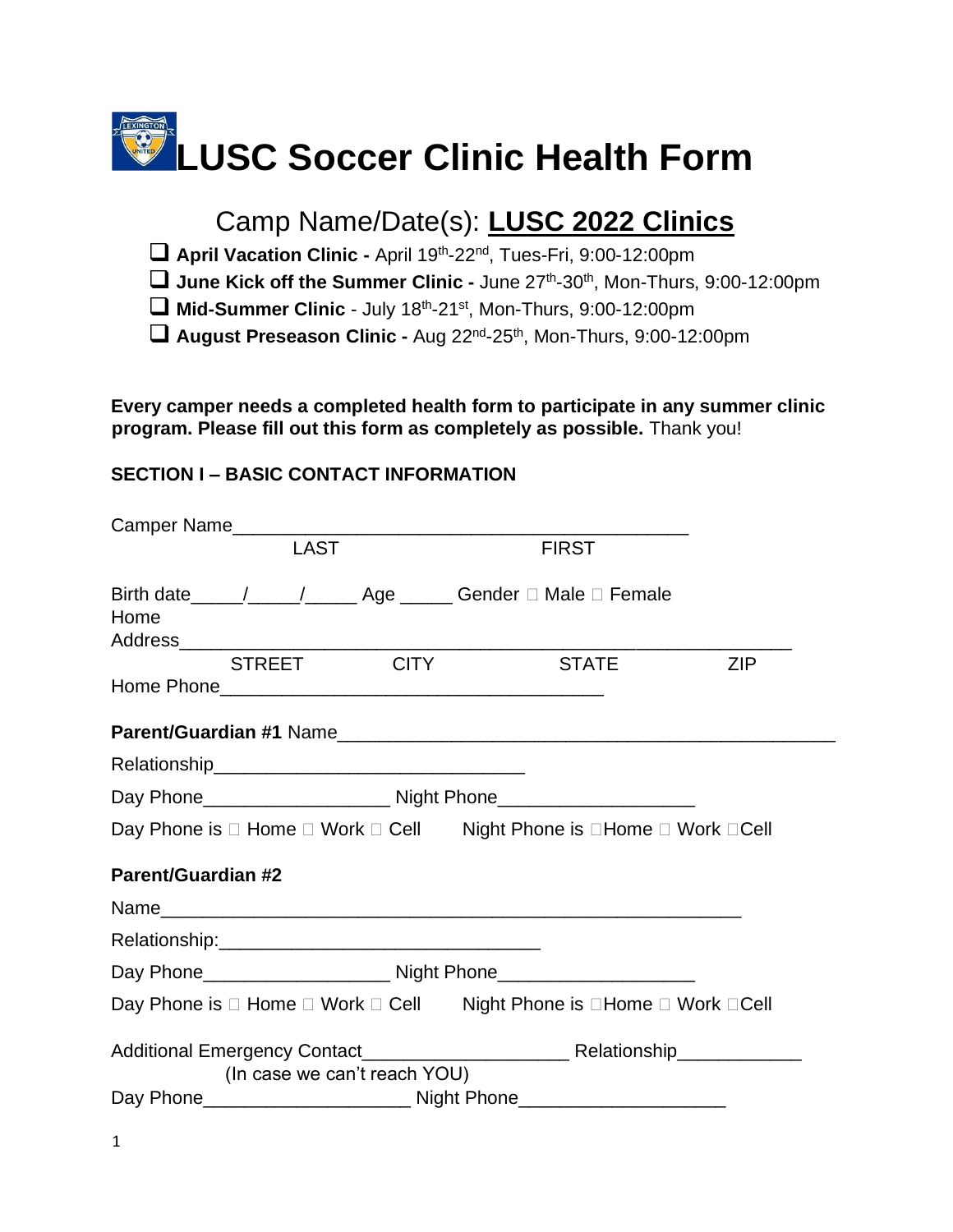|                                                                                  | Phone___________________            |  |  |  |  |
|----------------------------------------------------------------------------------|-------------------------------------|--|--|--|--|
| Dentist/Orthodontist Name                                                        |                                     |  |  |  |  |
|                                                                                  | Phone______________________________ |  |  |  |  |
| <b>SECTION II - INSURANCE INFORMATION</b>                                        |                                     |  |  |  |  |
| Is the camper covered by family medical/hospital insurance? $\Box$ Yes $\Box$ No |                                     |  |  |  |  |
|                                                                                  |                                     |  |  |  |  |
|                                                                                  |                                     |  |  |  |  |
|                                                                                  |                                     |  |  |  |  |
| Relationship to participant_____________                                         |                                     |  |  |  |  |

#### **SECTION III – ALLERGIES**

□ Camper does not have any Allergies

Camper is allergic to  $\Box$  1. Hay Fever  $\Box$  2. Poison Ivy/Oak  $\Box$  3. Insect Stings  $\Box$  4. Food  $\Box$  5. Penicillin  $\Box$  6. Other Drugs  $\Box$  7. Other

\_\_\_\_\_\_\_\_\_\_\_\_\_\_\_\_\_\_\_\_\_\_\_\_\_\_\_\_\_\_\_\_\_\_\_\_\_\_\_\_\_\_\_\_\_\_\_\_\_\_\_\_\_\_\_\_\_\_\_\_\_\_\_\_\_\_\_\_\_\_

\_\_\_\_\_\_\_\_\_\_\_\_\_\_\_\_\_\_\_\_\_\_\_\_\_\_\_\_\_\_\_\_\_\_\_\_\_\_\_\_\_\_\_\_\_\_\_\_\_\_\_\_\_\_\_\_\_\_\_\_\_\_\_\_\_\_\_\_\_\_

\_\_\_\_\_\_\_\_\_\_\_\_\_\_\_\_\_\_\_\_\_\_\_\_\_\_\_\_\_\_\_\_\_\_\_\_\_\_\_\_\_\_\_\_\_\_\_\_\_\_\_\_\_\_\_\_\_\_\_\_\_\_\_\_\_\_\_\_\_

List allergy. Describe reaction and treatment

#### **SECTION IV – IMMUNIZATIONS**

*Please record the month and year of immunizations. If you do not know the dates or whether camper has had certain immunizations, simply leave blank. You must also bring a COPY FROM YOUR DOCTOR.* 

DPT (Diphtheria, Pertussis, Tetanus) \_\_\_\_\_\_\_\_\_\_\_\_\_ HIB (Haemophilus Influenza B) \_\_\_\_\_\_\_\_\_\_\_\_\_\_\_\_

Tetanus Booster \_\_\_\_\_\_\_\_\_\_\_\_\_\_\_\_\_\_\_\_

| <b>Tuberculin Test</b> |  |
|------------------------|--|
|------------------------|--|

 $\overline{\phantom{a}}$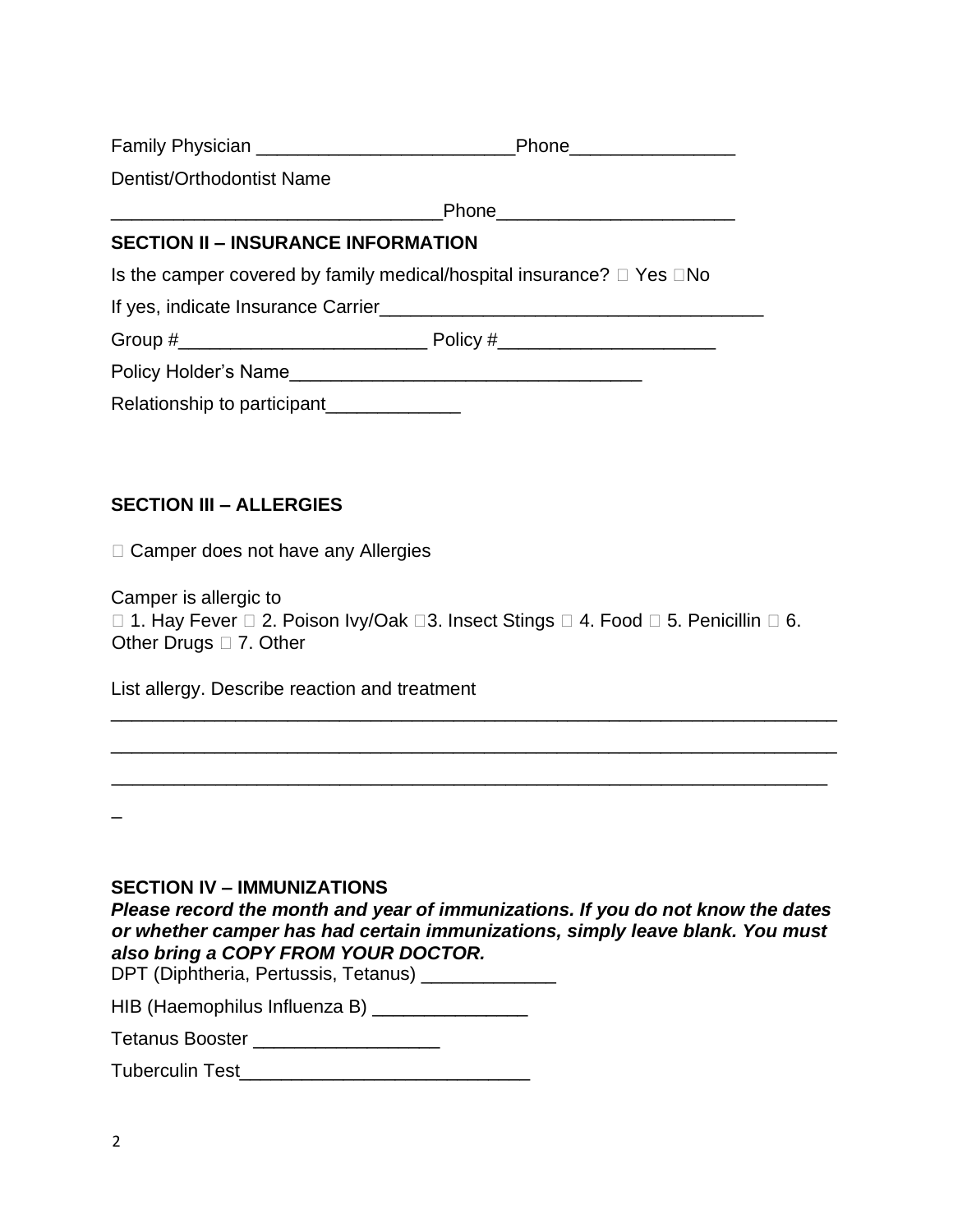| Polio                         |  |
|-------------------------------|--|
| Varicella (Chicken Pox) ____  |  |
| MMR (Measles, Mumps, Rubella) |  |
| Hepatitis B                   |  |

**SECTION V – HEALTH HISTORY-You can also just attach the PHYSICAL SUMMARY FROM YOUR CHILD'S DOCTOR.** 

*Please know that we value your privacy. Health History information is available only to the camp health staff. The more information you provide, the better we can do our job. Thanks!* 

Has the camper have a history of or is prone to any of the following (Please check all that apply).

- $\Box$  1. Recent injury, illness or infectious disease
- □ 2. Chronic or recurring illness
- 3. Asthma
- 4. Homesickness
- □ 5. Frequent Ear Infections
- □ 6. Seizure Disorder or Convulsions
- □ 7. Dizziness during or after exercise
- $\Box$  8. Chest pain during or after exercise
- □ 9. Heart Defect/Disease
- $\Box$  10. Hypertension
- □11. Bleeding/Clotting Disorders
- □ 12. Diabetes
- $\Box$  13. Mononucleosis (in last 12 months)
- □ 14. Chicken Pox
- $\Box$  15. Measles
- □ 16. German Measles
- $\Box$  17. Mumps
- □ 18. Tuberculosis
- $\Box$  19. Hepatitis
- □ 20. Joint problems (knees, ankles)
- □ 21. Fractures
- □ 22. Frequent Headaches
- □ 23. Head Injury
- 24. Eating Disorder
- □ 25. Diarrhea or constipation
- □ 26. Frequent Stomachaches
- □ 27. Wears glasses or contacts
- 28. Been Hospitalized
- □ 29. Wears a Medic Alert ID

Please list the number and provide explanation for any checked items

 $\overline{\phantom{a}}$ 

Date of Last Physical Exam (Required within 18 months of camp) [100]

\_\_\_\_\_\_\_\_\_\_\_\_\_\_\_\_\_\_\_\_\_\_\_\_\_\_\_\_\_\_\_\_\_\_\_\_\_\_\_\_\_\_\_\_\_\_\_\_\_\_\_\_\_\_\_\_\_\_\_\_\_\_\_\_\_\_\_\_\_\_

\_\_\_\_\_\_\_\_\_\_\_\_\_\_\_\_\_\_\_\_\_\_\_\_\_\_\_\_\_\_\_\_\_\_\_\_\_\_\_\_\_\_\_\_\_\_\_\_\_\_\_\_\_\_\_\_\_\_\_\_\_\_\_\_\_\_\_\_\_\_

\_\_\_\_\_\_\_\_\_\_\_\_\_\_\_\_\_\_\_\_\_\_\_\_\_\_\_\_\_\_\_\_\_\_\_\_\_\_\_\_\_\_\_\_\_\_\_\_\_\_\_\_\_\_\_\_\_\_\_\_\_\_\_\_\_\_\_\_\_